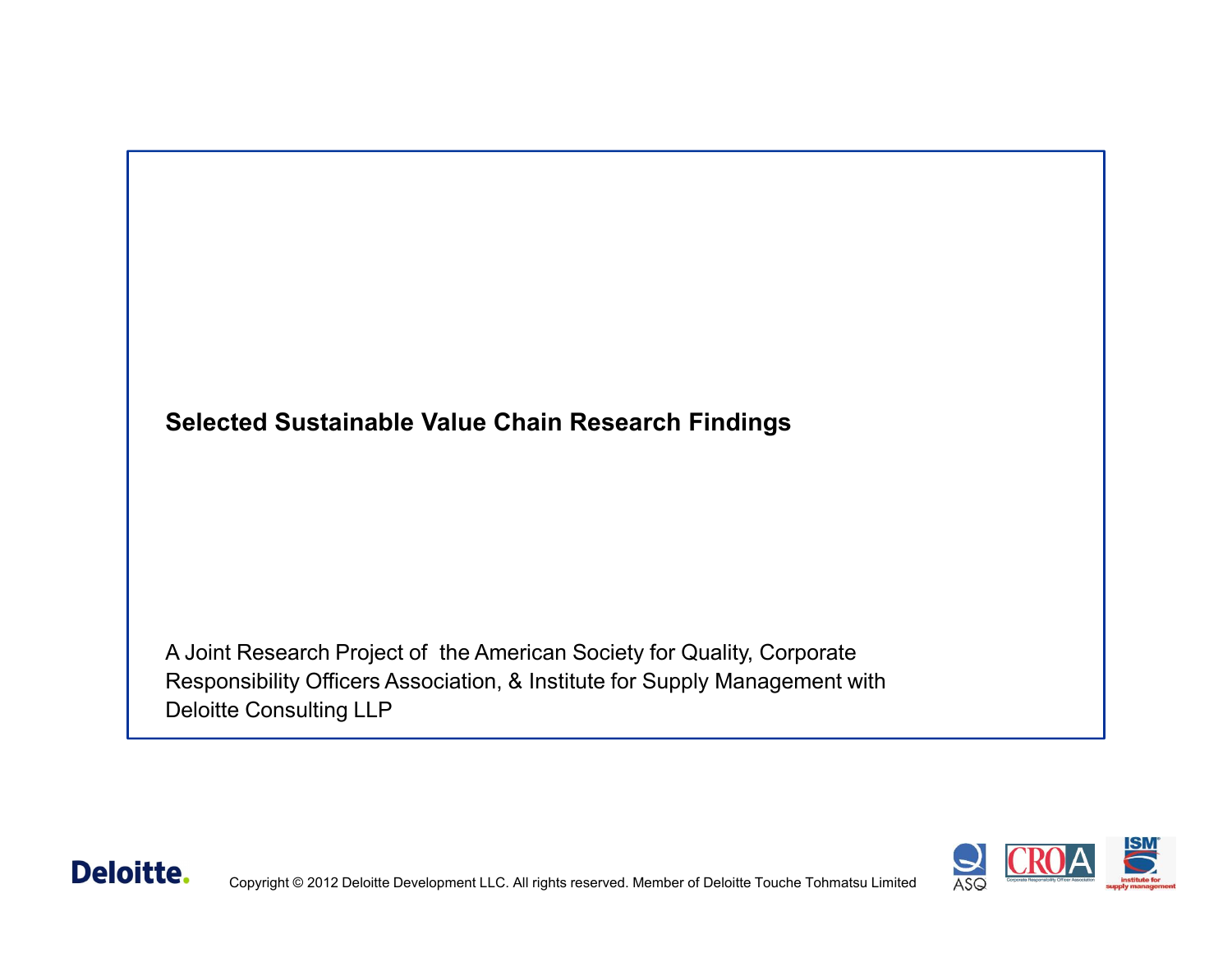## **10 management practices that can improve sustainable value chain effectiveness**

A measure of how much a management practice can increase an organization's sustainable value chain effectiveness (compared to respondents not adopting the practice)

|     |     |     |     | 38% | Engages with suppliers (any tier)                                                                                                     |
|-----|-----|-----|-----|-----|---------------------------------------------------------------------------------------------------------------------------------------|
|     |     |     | 24% |     | Sustainability is embedded in the culture                                                                                             |
|     |     | 22% |     |     | Has worked with suppliers and others (e.g., distributors) as part of quality<br>programs in the past                                  |
|     |     | 21% |     |     | Engages with or talks about sustainability with value chain members                                                                   |
| 17% |     |     |     |     | Rewards suppliers for sharing expertise and knowledge around<br>sustainability                                                        |
| 17% |     |     |     |     | Publishes and enforces supplier codes of conduct for all tiers                                                                        |
| 15% |     |     |     |     | Provides tools, policies, or processes to suppliers and value chain partners                                                          |
| 15% |     |     |     |     | Provides suppliers with increased chance to be selected for future works for<br>sharing expertise and knowledge around sustainability |
| 14% |     |     |     |     | Has a specific functional area responsible for sustainability efforts related to<br>the value chain                                   |
| 13% |     |     |     |     | Works to highlight organization's sustainability efforts to attract and retain<br>employees                                           |
| 0%  | 10% | 20% | 30% | 40% |                                                                                                                                       |

*Source: Deloitte analysis. This is calculated as the difference in the average achievement levels between the adopters and non-adopter of a management practice, divided by the average achievement level of the non-adopters of the practice. Per t-test, numbers represented are statistically significant.* 





Copyright © 2012 Deloitte Development LLC. All rights reserved. Member of Deloitte Touche Tohmatsu Limited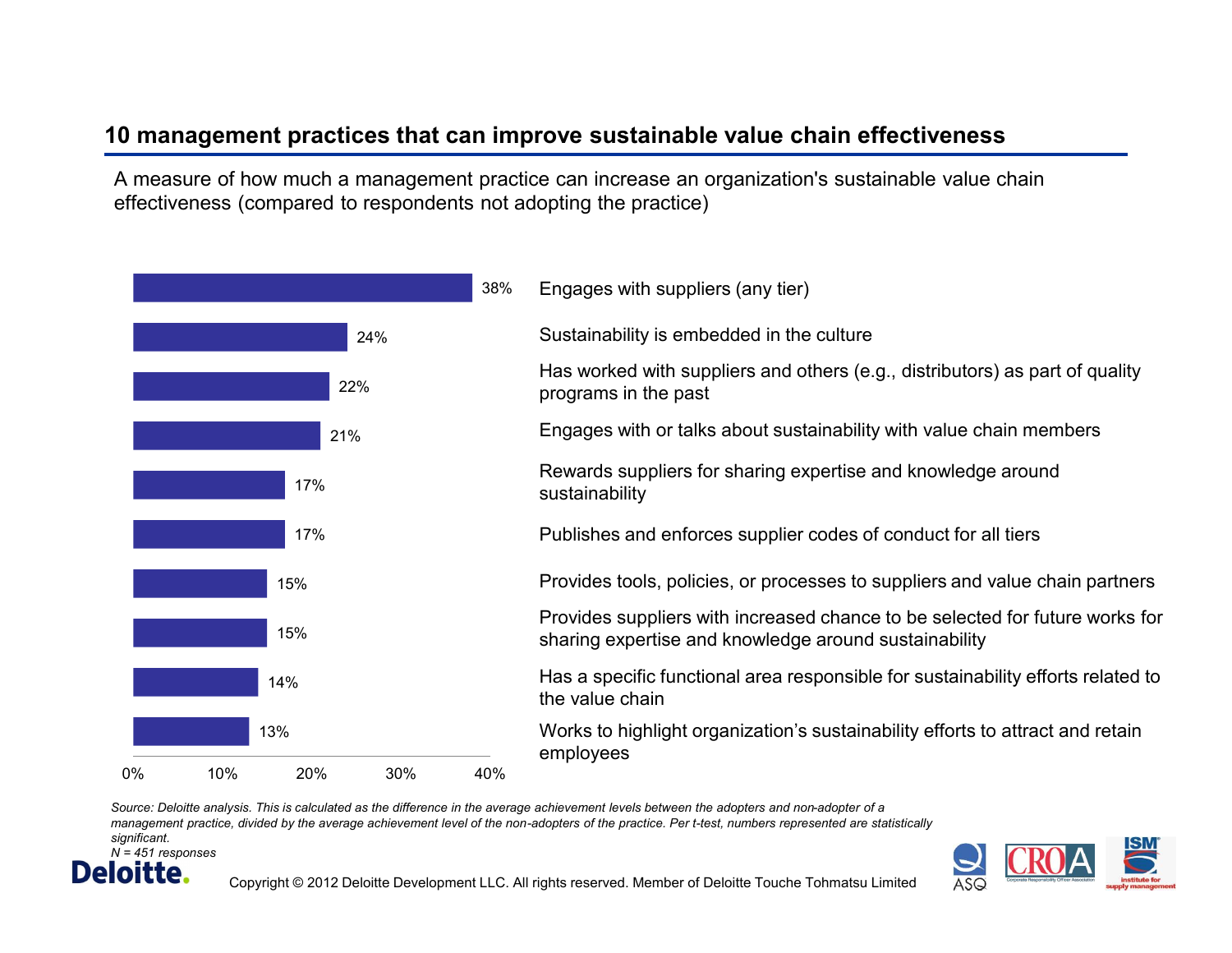## **5 management practices that reduce operating cost**

A measure of the extent to which a management practice can reduce affected operating costs (compared to respondents not adopting this management practice)



*Source: Deloitte analysis. This is calculated as the difference in the average achievement levels between the adopters and non-adopter of a management practice, divided by the average achievement level of the non-adopters of the practice. Per t-test, numbers represented are statistically significant. N = 451 responses*

Deloitte.



Copyright © 2012 Deloitte Development LLC. All rights reserved. Member of Deloitte Touche Tohmatsu Limited